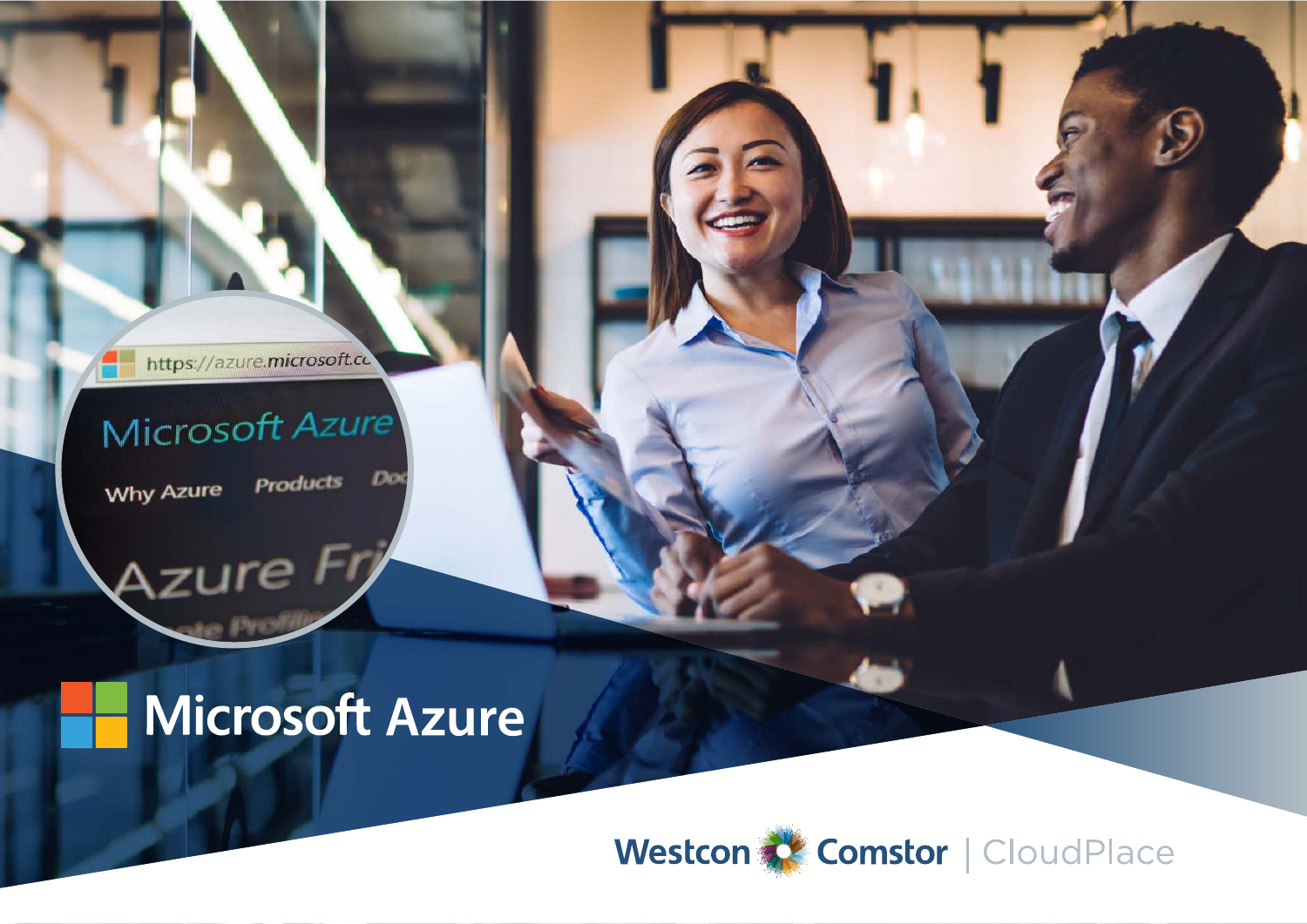Fast-track cloud transformation and deliver pre-built multi-vendor solutions on the Azure Marketplace

# What is Westcon-Comstor CloudPlace

The Microsoft Azure Marketplace gives you over 15,000 reasons to buy from them when transacting in the cloud. That's 15,000 products and services you need to wrap your head around, potentially get certified on, sort the admin out for, and only then sell to your customers.

Strip out the complexity and get to the sale much quicker with Westcon-Comstor CloudPlace – a partner programme designed to fast-track the delivery of multi-vendor Independent Software Vendor (ISV) cloud solutions directly from the Azure Marketplace.

Regardless of the application or service, the CloudPlace programme inserts you into the sale, strips away the complexity of partnership agreements, and partners you with Azure without the admin headaches.

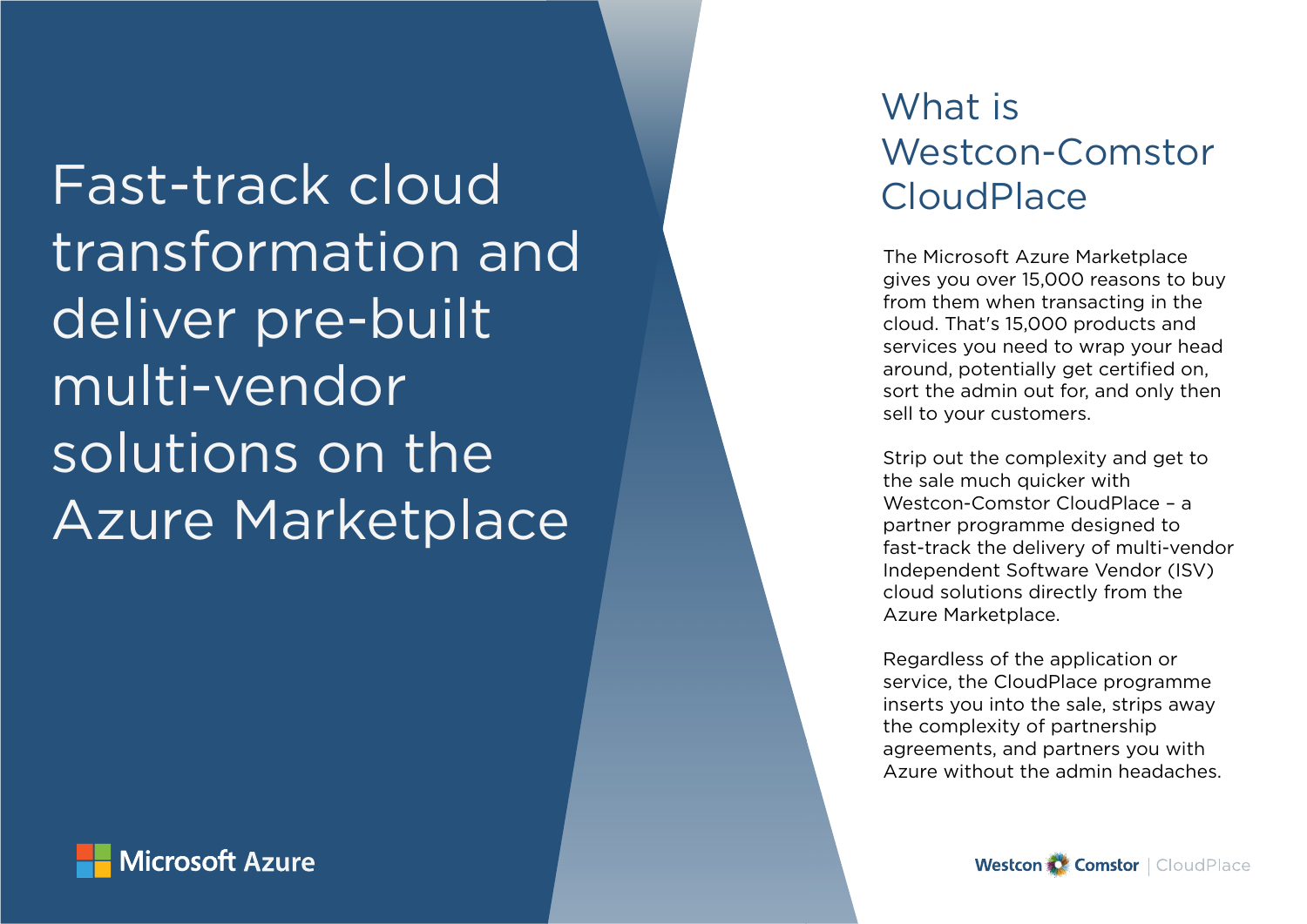# Two Models to CloudPlace **Success**



I am an ISV trying to onboard solutions onto the Azure Marketplace



I am a reseller looking to sell ISV solutions through the Azure Marketplace

### What are ISVs?

Independent Software Vendors (ISVs) are companies developing solutions for the Microsoft Azure Marketplace. These are large global vendors right down to the local development house building bespoke apps and APIs down the road.

ISVs form a critical part of the growing Azure Marketplace catalogue as their solutions create the backbone of the cloud-based business's infrastructure today. As part of the CloudPlace programme, we are helping ISVs sell their solutions to a broader net of partners by creating tailored solutions that meet the specific needs of our reseller partners.

In addition, we are providing reseller partners looking to engage and transact from the Azure Marketplace access to industry-proven, and Microsoft approved applications on a trusted, secure cloud environment.

#### **Why join the Westcon-Comstor CloudPlace family?**

### Simplicity.

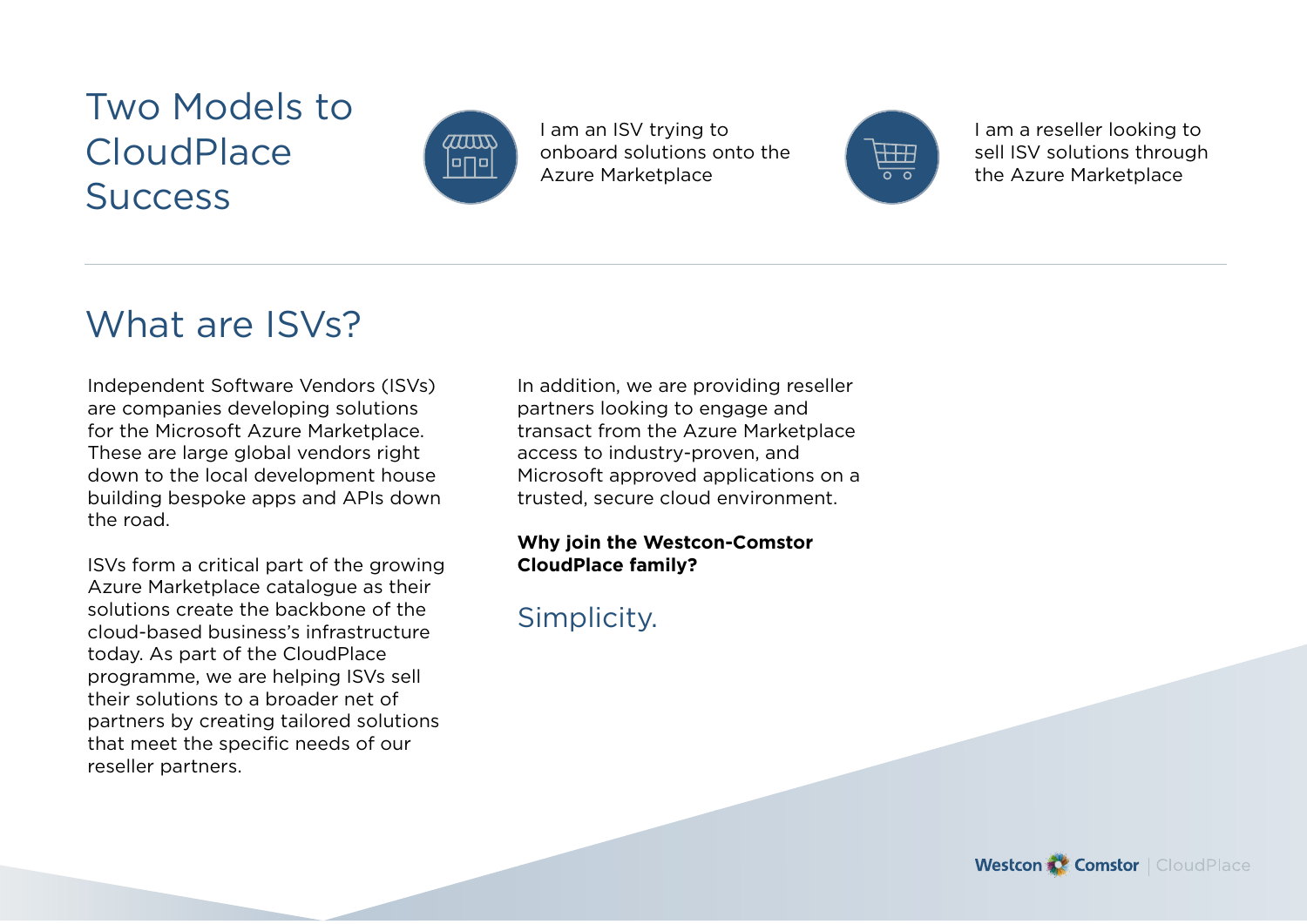### Join the CloudPlace Community

The Westcon-Comstor CloudPlace programme is open to all partners, whether you're partnered with Microsoft or one of our other vendor partners. What we offer is quick. seamless onboarding onto the Azure Marketplace without unnecessary admin hoops to jump through.

As a member of CloudPlace, you get immediate access to the Westcon-Comstor product specialists, technical consultants, and vendor certified training. Furthermore, your account team will simplify the Azure Marketplace selling process for you.

By joining the CloudPlace programme, I have managed to achieve:

• Reduced overheads because Westcon-Comstor has taken over all my Azure admin

- I can focus on my strengths and deliver clients a cloud solution without drowning in setting up processes and platform requirements.
- I am 100% involved in my client's cloud buying cycle and even have access to volume discounts.
- I can sell multiple Azure solutions without worrying about being certified for each one.
- I can accelerate the journey from quote to solution delivery, meeting my customer's demands.

It is also a two-way street; those ISV partners looking to onboard and sell their solutions on the Azure Marketplace ask us how we can take you from "building" solutions to "selling" them.

#### Bottom line?

The Westcon-Comstor CloudPlace programme ensures you benefit from every sale on the Azure Marketplace while we manage the process of getting you in there and keeping you there.

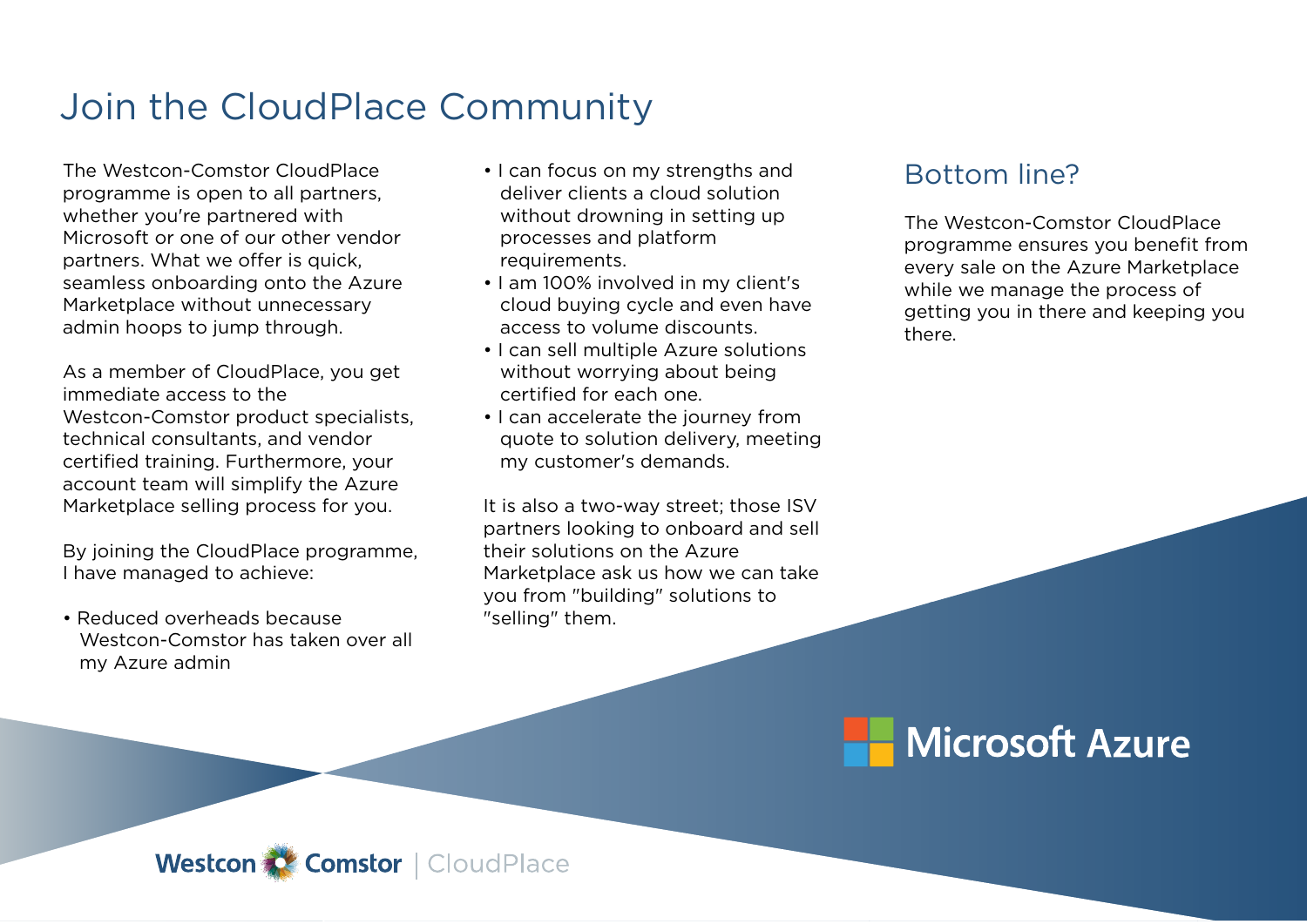

# Kickstart Westcon-Comstor **CloudPlace**

### How do you get started with Westcon-Comstor CloudPlace?

We will assist you by focusing on four key go-to-market motions:

**Develop, Market, Sell, and Earn.** 

Westcon Comstor | CloudPlace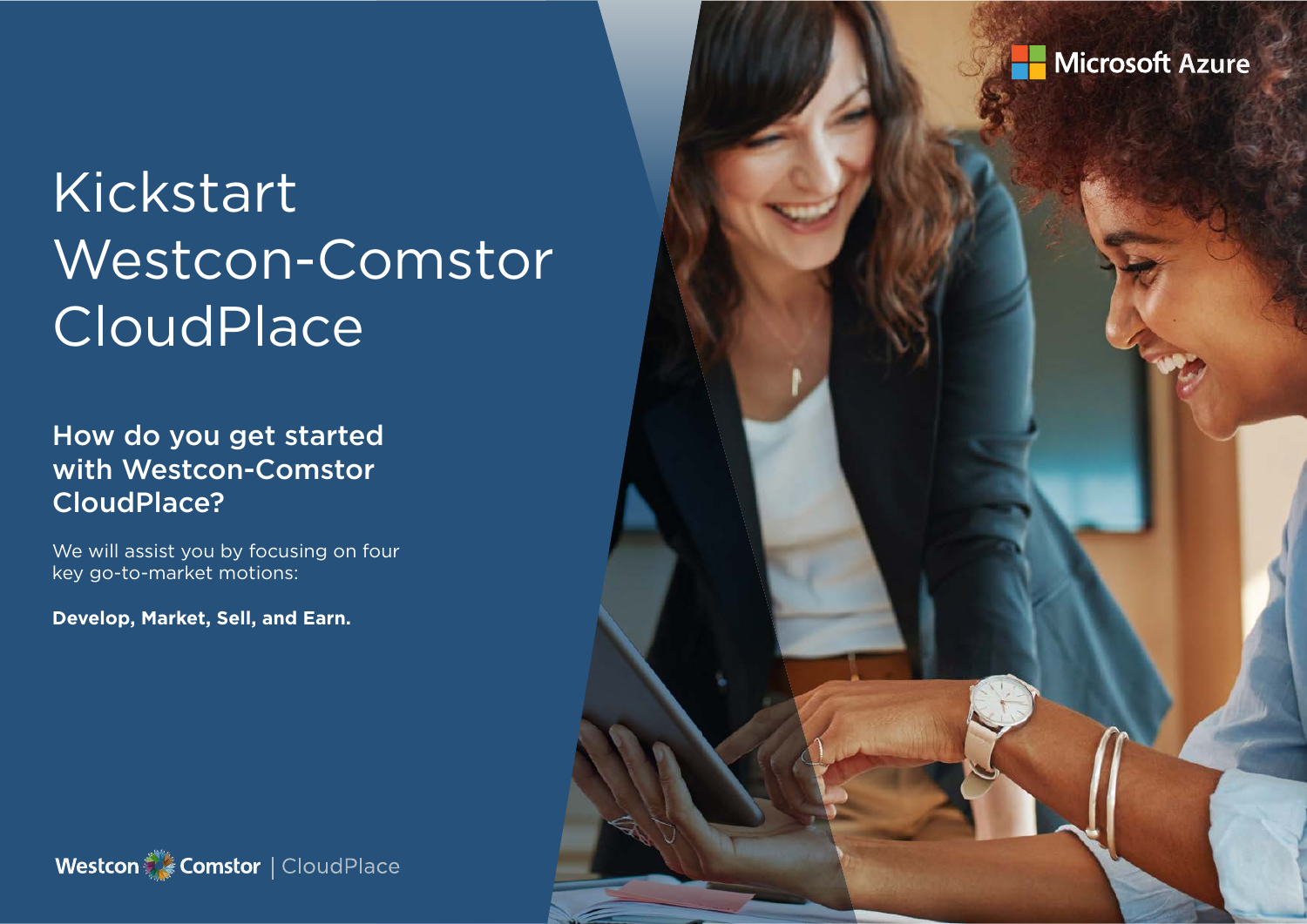

Developing the channel is the heart of our business, so let us:

- Help you define your business strengths, align potential customers, and identify the best entry to the cloud for you.
- Develop a cloud-led business plan coupled with insights to where you can hook in value-added services and solutions to ensure you maximise profitability.
- Provide you with the technical expertise and experience you need when helping customers deploy a solution, especially if you don't have in-house skills.
- Develop packages around pre-built, existing solutions on the Azure Marketplace that you can lift from a sale and shift to a profitable return.
- This also applies if you want to build your own ISV solution, we can help you get it onto the Azure Marketplace, link you to partners, and secure your first sale – ask us how!



We don't just understand the mechanics of the channel but understand how to market solutions and identify opportunities; let us help you by:

- Highlighting and identifying potential market opportunities linked to your unique skills, solution offerings, or business value-proposition.
- Support your teams by providing go-to-market insights based on years of experience, ensuring you continue to hit the high notes with your customers.
- Provide you with the conversation starters you need to open doors and tools to best reach your customers.
- Create robust marketing plans through marketing-as-a-service programmes that dovetail your sales efforts and increase your brand awareness.

Westcon Comstor | CloudPlace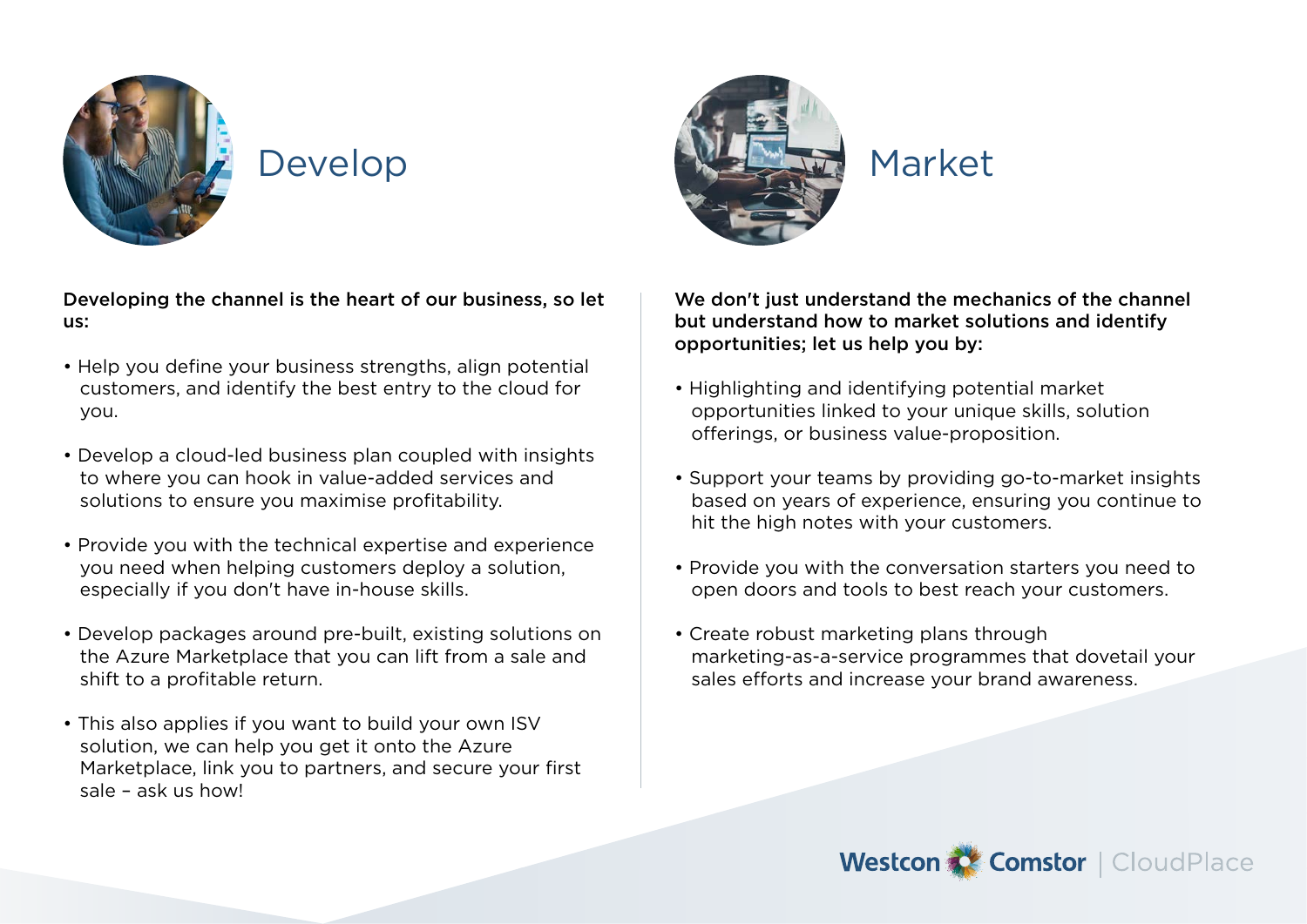

Because our vendors have the products covered, let us help guide you based on our knowledge of these solutions to sell them better. Let us:

- Take care of the admin so that you can leverage pre-built solutions from the Azure Marketplace and start selling.
- Guide you to improve your technical capabilities through certified vendor training, which we will tailor and package based on your needs.
- Provide you access to our technical teams for additional support, including pre-sales technical and post-sales technical support.
- Let us worry about the vendor relationships to reach your customers with the assurance that you have leading technology beyond you to backup your efforts along the way.



- We ensure you are maximising your vendor partner status and can assist in getting you to the next level to earn more rebates; whether that means technical or sales certifications, we can help you get there.
- We support you with pipeline creation.
- We assist with lead generation to grow your customer landscape and sell to a more diverse network.

Westcon C Comstor | CloudPlace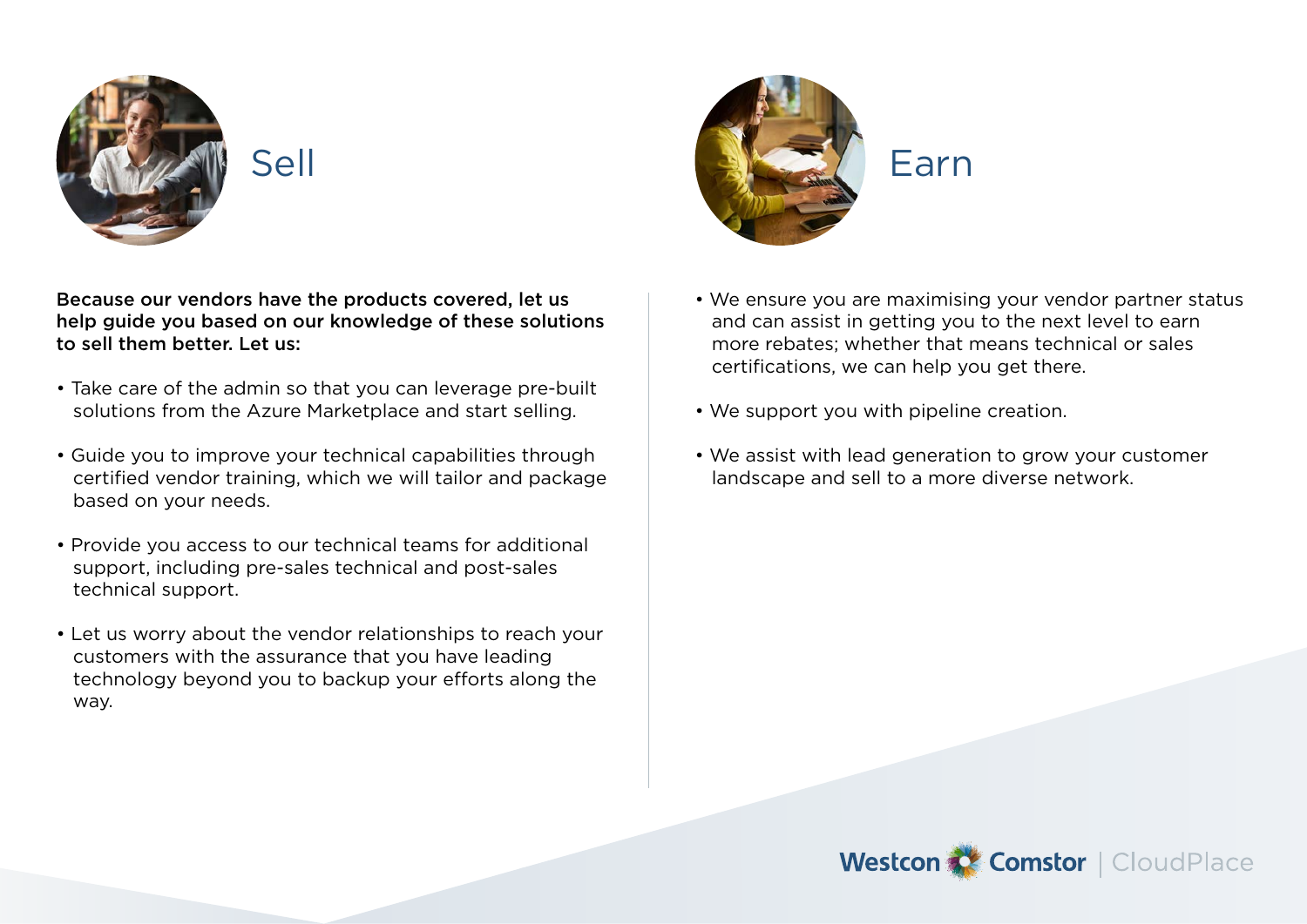# Join the CloudPlace Community

To survive as an IT solutions provider in today's digital world, you absolutely have to have cloud solutions in your toolbox. As a reseller, you need solutions that match your client's needs while scaling with their business.

And for those of you building bespoke technologies to support customer environments, you need a trusted, secure cloud on which to deploy them. All of this is the critical link between customer retention and acquisition!

With Westcon-Comstor CloudPlace, we offer your place in the cloud's commercial marketplace. We don't just provide you with a point of entry but a dramatically simplified onboarding process that ensures you are transacting from day 1.

### What's in the proverbial box?

- A single platform to deploy synergistic and interoperable solutions
- One contact (with us) and no need to have multiple vendor agreements in place
- Exclusive offers and bulk discounts
- New revenue streams and alternative routes to market
- Ability to build your own ISV solution
- Profitable co-sell solutions
- Reduce your procurement, operational, and billing overheads
- Simple billing through a single invoice

When you become part of the Westcon-Comstor CloudPlace programme, you hand over the admin of managing your transacting relationships. You move away from intensive cloud onboarding and directly to selling.



Westcon Comstor | CloudPlace